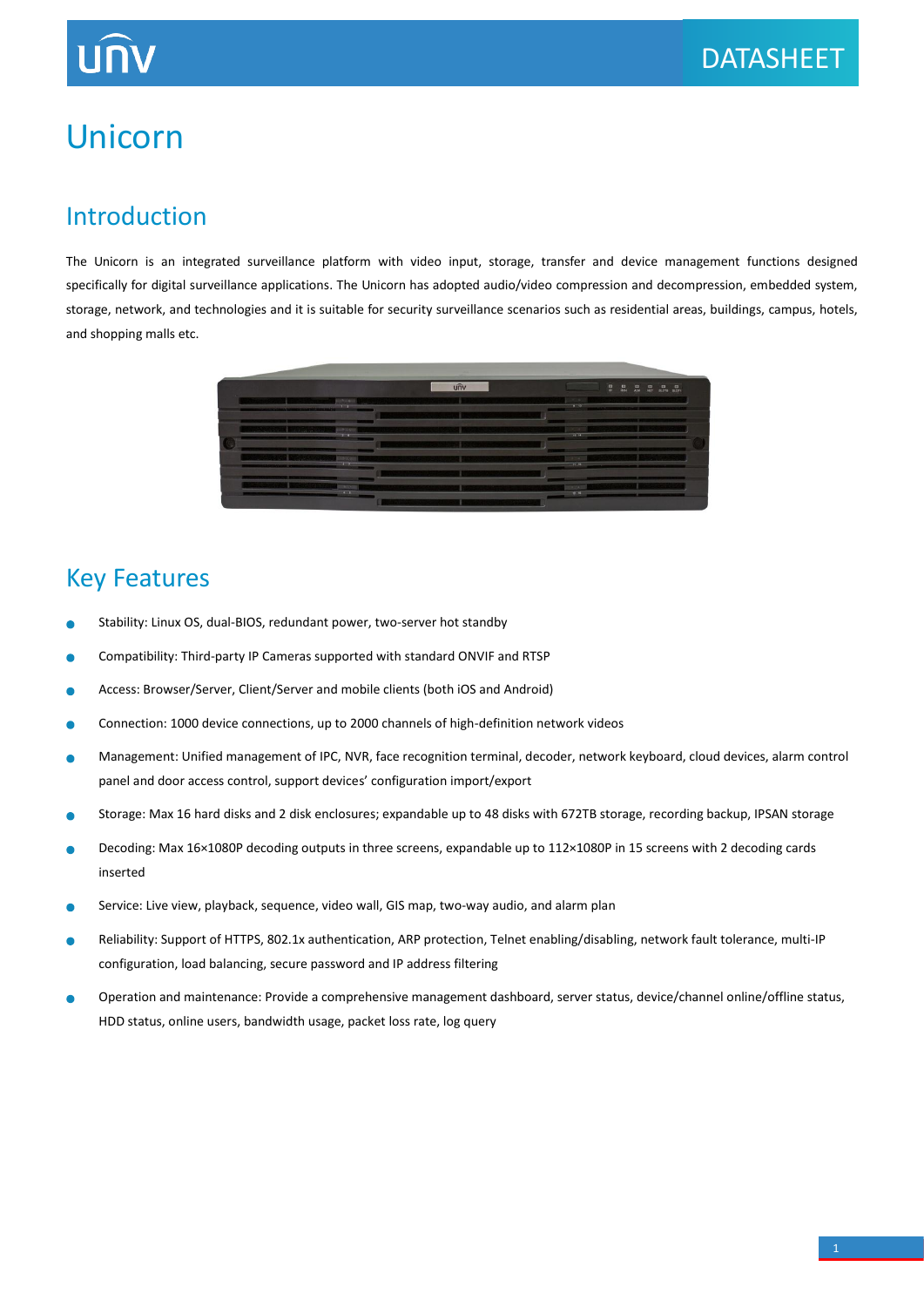# Specifications

| Item                |                                                                          | <b>Unicorn</b>                                                                                                                                                                   |  |
|---------------------|--------------------------------------------------------------------------|----------------------------------------------------------------------------------------------------------------------------------------------------------------------------------|--|
| Video<br>management | Number of connected                                                      | 1000 devices or 2000 channels                                                                                                                                                    |  |
|                     | cameras per server                                                       | 1000 devices connected via Onvif                                                                                                                                                 |  |
|                     | Number of connected<br>face recognition<br>terminals                     | 128                                                                                                                                                                              |  |
|                     | Image processing<br>performance                                          | Receive vehicle or face images: 100 images per second                                                                                                                            |  |
|                     |                                                                          | Note: For example, if each device uploads 1 image per second, then 100 devices can be<br>connected; if each device uploads 5 images per second, then 20 devices can be connected |  |
|                     | Device management                                                        | IPC, NVR, face recognition terminal, decoder(standard/expanded), network keyboard, cloud<br>devices, alarm control panel and door access control                                 |  |
|                     | Number of 3rd-party<br>alarm control<br>panels/access control<br>devices | 30                                                                                                                                                                               |  |
|                     | Numbers of users                                                         | 1000                                                                                                                                                                             |  |
|                     | Numbers of online<br>users                                               | 300                                                                                                                                                                              |  |
|                     | Numbers of roles per<br>user                                             | 16                                                                                                                                                                               |  |
|                     | Bandwidth of video<br>input per server                                   | 512Mbps                                                                                                                                                                          |  |
|                     | Bandwidth of video<br>output per server                                  | 384Mbps                                                                                                                                                                          |  |
|                     | Video compression                                                        | Ultra265, H.265, H.264                                                                                                                                                           |  |
|                     | Decoding                                                                 | 4×4K@30, 16×1080p@30, 36×720p@30, 64×D1                                                                                                                                          |  |
|                     | Resolution                                                               | 12MP/8MP/6MP/5MP/4MP/3MP/1080P/960P/720P/960H/D1/2CIF/CIF/QCIF                                                                                                                   |  |
|                     | Display on video wall                                                    | HDMI(x2) and VGA(x1) output; HDMI output supports 4K resolution                                                                                                                  |  |
|                     | Audio compression                                                        | G.711A, G.711µ                                                                                                                                                                   |  |
| Decoding            | Decoding card<br>(optional)                                              | Max 2 cards supported; models: HDMI4-C and HDMI6-C                                                                                                                               |  |
|                     | HDMI4-C decoding card                                                    | 4-ch HDMI outputs, with decoding of 4*4K@60 or 8*4K@30 or 32*1080P@30 or<br>64*720P@30                                                                                           |  |
|                     | HDMI6-C decoding card                                                    | 6-ch HDMI outputs, with decoding of 6*4K@60 or 12*4K@30 or 48*1080P@30 or<br>96*720P@30                                                                                          |  |
| Storage             | <b>HDD</b> installation                                                  | Hot-swappable HDDs                                                                                                                                                               |  |
|                     |                                                                          | Support 16HDDs (3.5", up to 14TB for each)                                                                                                                                       |  |
|                     | RAID mode                                                                | RAIDO, RAID1, RAID5, RAID6, RAID10, RAID50, RAID60                                                                                                                               |  |
|                     | Performance of video<br>storage per server                               | 512Mbps/256 channels                                                                                                                                                             |  |
|                     | Disk enclosure<br>(optional)                                             | Max 2 disk enclosures supported; models: DEU1008 and DEU1016                                                                                                                     |  |
|                     | DEU1008 disk enclosure                                                   | 8xSATA interfaces, up to 14TB storage per interface                                                                                                                              |  |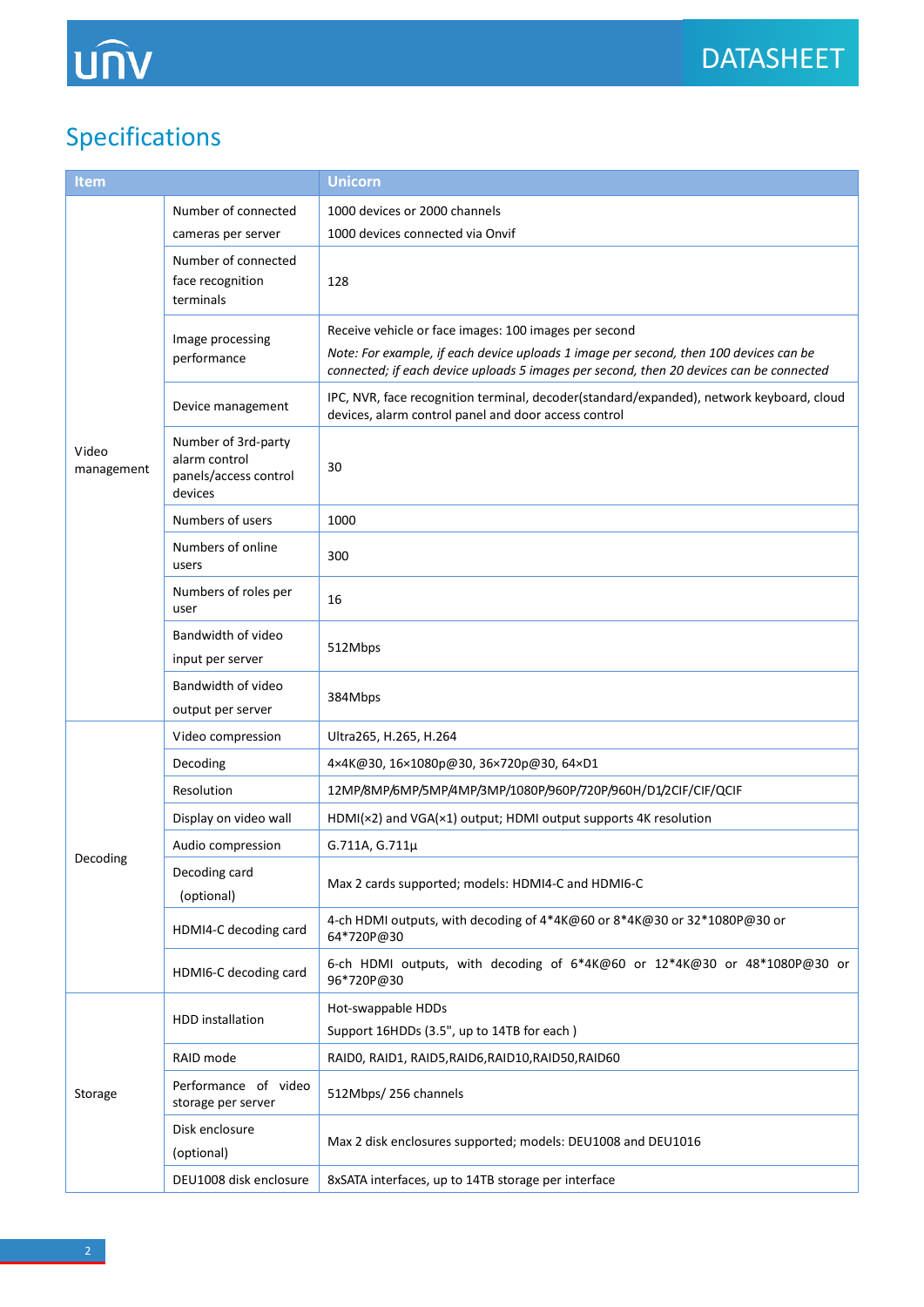# DATASHEET



| <b>Item</b>               |                                                                             | <b>Unicorn</b>                                                                                                             |  |
|---------------------------|-----------------------------------------------------------------------------|----------------------------------------------------------------------------------------------------------------------------|--|
|                           | DEU1016 disk enclosure                                                      | 16xSATA interfaces, up to 14TB storage per interface                                                                       |  |
| Play control              |                                                                             | 1/3/4/5/6/7/8/9/10/13/16/17/25/32/36/64 window display<br>Corridor format<br>Up to 3 auxiliary monitors                    |  |
| Playback                  |                                                                             | Play NVR recordings<br>Up to 24 channels for multiple clients; synchronous playback up to 16 channels for single<br>client |  |
| Data Info                 | Alarm Records                                                               | 200,000                                                                                                                    |  |
|                           | Operation logs                                                              | 200,000                                                                                                                    |  |
|                           | Face capture records                                                        | 3 million                                                                                                                  |  |
|                           | Face alarm records                                                          | 3 million                                                                                                                  |  |
|                           | Vehicle pass-through<br>records                                             | 3 million                                                                                                                  |  |
|                           | Structured motor<br>vehicle, non-motor<br>vehicle and pedestrian<br>records | 3 million                                                                                                                  |  |
|                           | Access control<br>entry/exit records                                        | 3 million                                                                                                                  |  |
| Alarm processing capacity |                                                                             | 100/s                                                                                                                      |  |
|                           | Main Processor                                                              | Intel(R) CPU                                                                                                               |  |
|                           | Memory                                                                      | 4GB DDR3L                                                                                                                  |  |
| System                    | Power supply                                                                | 100-240 VAC (with power on/off switch)<br>Dual-power redundancy                                                            |  |
| Interface                 | Network                                                                     | 4×10M/100M/1000M Base-T adaptive Ethernet interfaces<br>2×1000M SFP optical interfaces                                     |  |
|                           | <b>USB</b>                                                                  | 4×USB3.0                                                                                                                   |  |
|                           | HDMI                                                                        | 2×HDMI                                                                                                                     |  |
|                           | VGA                                                                         | 1×VGA                                                                                                                      |  |
|                           | Serial                                                                      | 1×RS-232 (RJ45), 1×RS-485 (RJ45)                                                                                           |  |
|                           | Alarm input/output                                                          | 24xalarm inputs, 8xalarm outputs                                                                                           |  |
|                           | Power output                                                                | 12 V DC                                                                                                                    |  |
|                           | Audio alarm                                                                 | <b>Buzzer</b>                                                                                                              |  |
|                           | Expansion                                                                   | 1×eSATA interface<br>2xminiSAS interfaces<br>2xdecoding cards                                                              |  |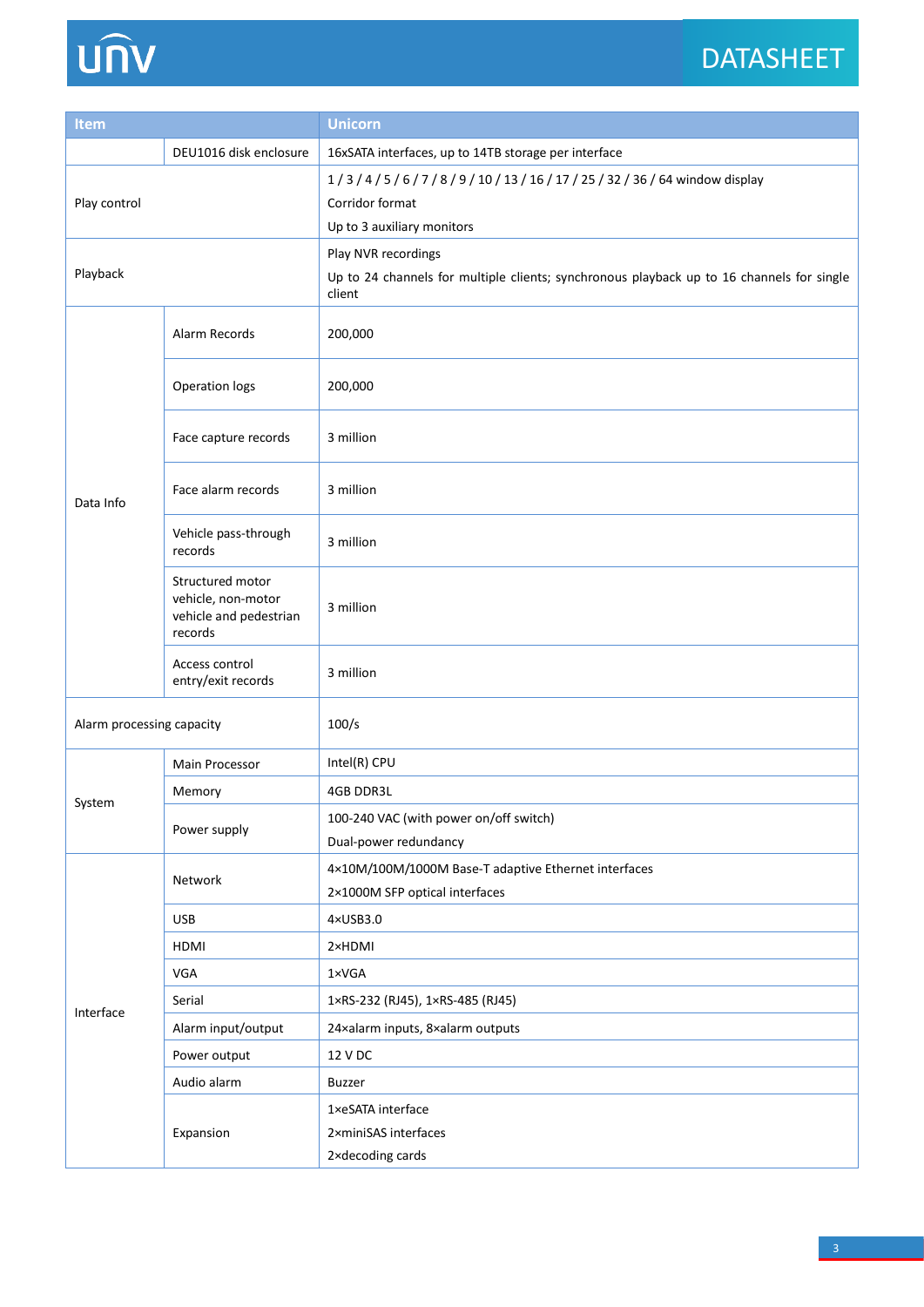# unv

# DATASHEET

| <b>Item</b> |                                              | <b>Unicorn</b>                                                                                                                                                  |  |
|-------------|----------------------------------------------|-----------------------------------------------------------------------------------------------------------------------------------------------------------------|--|
| Others      | Power consumption                            | $\leq$ 50W (not including HDD)<br>$\leq$ 165W (including HDD)                                                                                                   |  |
|             | Operating temperature                        | -10°C to 55°C (14°F to 131°F)                                                                                                                                   |  |
|             | Operating humidity                           | 10% to 90% (noncondensing)                                                                                                                                      |  |
|             | Weight                                       | $\leq 10.0$ Kg                                                                                                                                                  |  |
|             | <b>Dimensions</b><br>$(D \times W \times H)$ | Height: 3U, support mounting in standard 19" cabinet<br>477.1 mm $\times$ 481.6 mm $\times$ 130.5 mm (18.8" $\times$ 19" $\times$ 5.1") (including front panel) |  |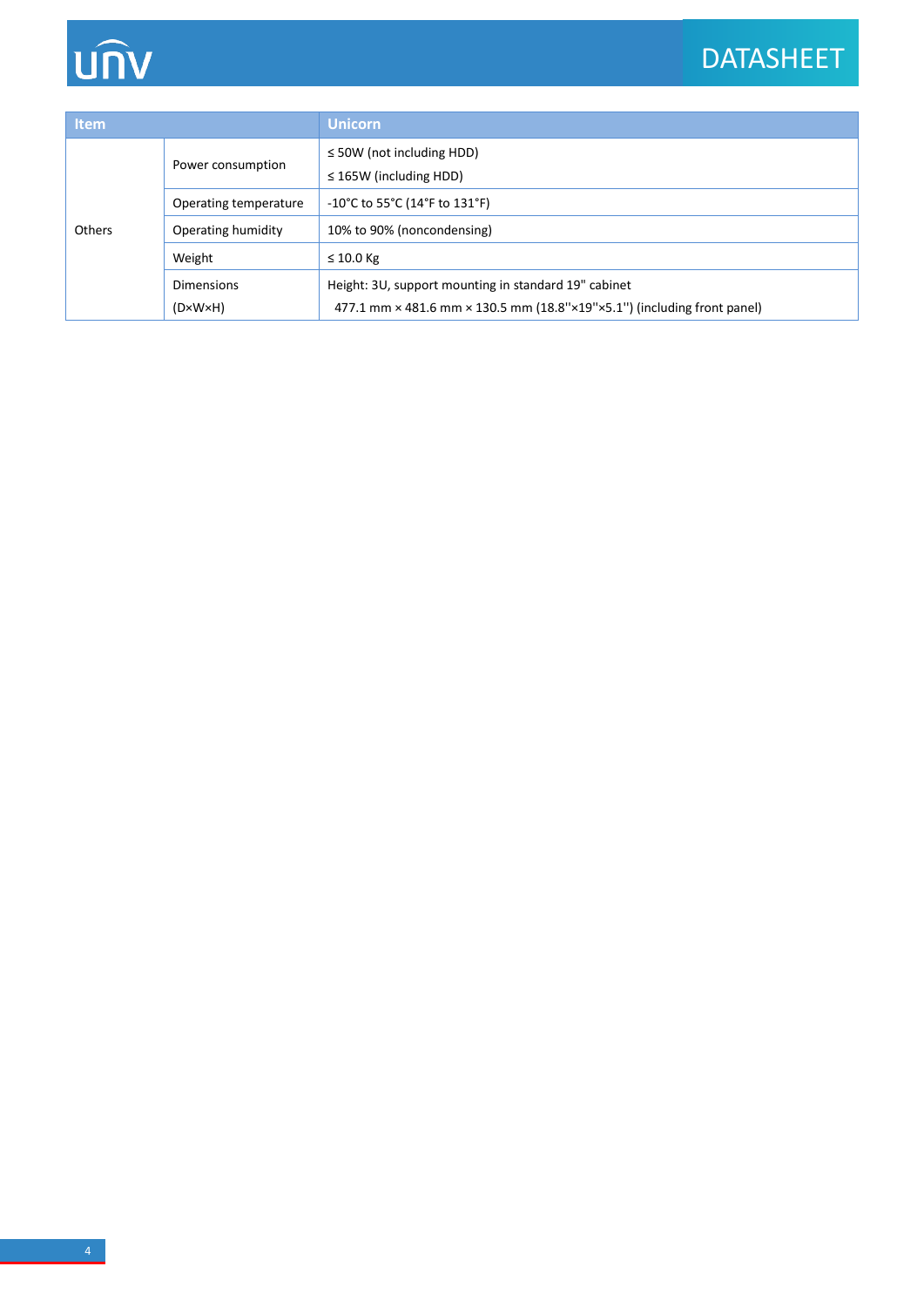### Appearance

### Dimensions